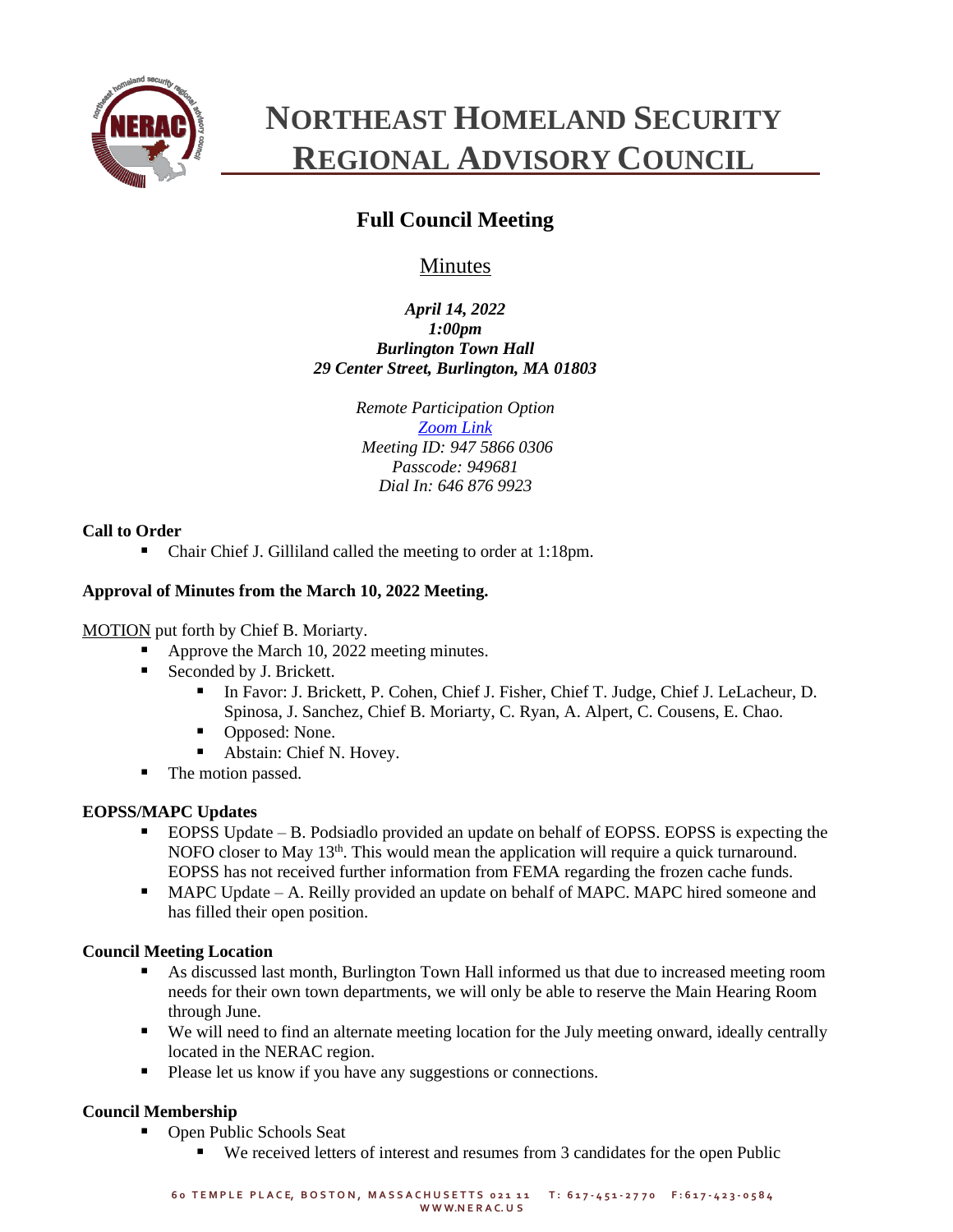Schools representative seat, which are included in the meeting packet.

▪ The Council will invite the candidates to the June Council meeting to perform informal interviews.

# **Budget Updates**

- Council members were provided with copies of the FFY19, FFY20, FFY21 budgets in the meeting packet.
- **•** FFY19 funding has been extended to June 30, 2022.
- FFY20 Grant End Date: July 31, 2022. MAPC will be requesting an extension from EOPSS until June 2023.
- **•** FFY21 Grant End Date: July 31, 2023.

# **Project Updates**

- Statewide CISO Project
	- We have been having bi-weekly check in meetings with the consultant.
	- The consultant, B. Riley Services is starting to draft the final report and recommendations.
	- The next meeting is scheduled for April 22, 2022.
- **EXEMPLEC SWAT Radios** 
	- This project is still waiting on State Contract PSE01 to be finalized between Motorola and the MA Operational Services Division.
	- **•** There are several projects waiting on this contract, so we are checking in regularly for updates and have been told they expect it to be finalized shortly, terms have been sorted out and just waiting on signatures.
- Merrimack Valley Camera System Expansion
	- This project is an expansion of an existing surveillance camera system operated by the City of Lawrence and the Lawrence Police Department into several of the surrounding municipalities. Cameras would be added to key access ways in Methuen, Andover, and North Andover.
	- The PJ has been submitted to EOPSS and a meeting is scheduled with Chief Vasque of the Lawrence PD next week to discuss the EHP.

# **ARINC Equipment Transfer**

- **...** This is the interoperability equipment that Ashland Fire Department has from a previous project which they no longer have use for.
- No Council members notified me of interest in re-purposing the equipment by the deadline last month of March 12.
- The equipment has now been offered to regional stakeholders, and their deadline to express interest is April 18.
- **•** If there is no interest from stakeholders, then the Council can request EOPSS approval to dispose of the equipment.

#### **NERAC Ambubus and Evacuation Vehicles**

- Ambubus Repairs
	- The Council discussed how they would be reaching out to contacts to find a new location that can house and maintain the Ambubus before moving forward with trying to fix the power steering.
	- There is a company located in Cambridge that has shown interest in hosting the Ambubus. A meeting will be scheduled with company representatives to outline responsibilities.
	- **EXECUTE:** MVRTA can work with their mechanic to fix the power steering if the bus will be transferred to the interested company.
- Evacuation Vehicles Disposition
	- During the February meeting, the Council voted to dispose of the 3 Evacuation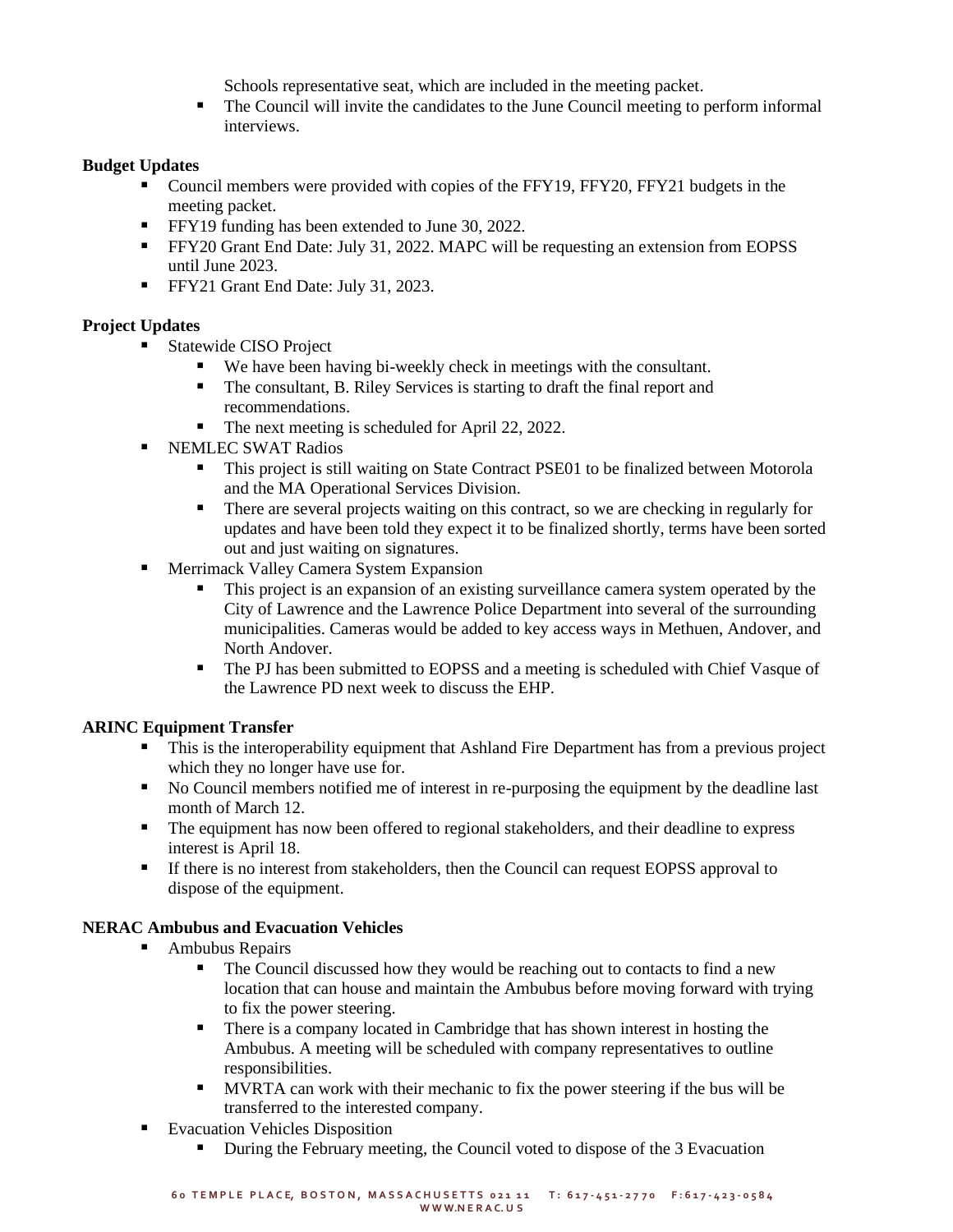Vehicles housed at MVRTA. MAPC drafted the disposal letter and will be sending it to EOPSS for approval.

**■** MVRTA will remove the NERAC logos on the vehicles.

#### **FFY22 Plan Development Process**

- The preliminary guidance was to expect level funding for FY22 (State Homeland Security Program: received \$415,000,000 in FFY21 and NERAC received around 1.4 million)
- The six national priority areas, along with the relevant minimum spend requirement, are:
	- Enhancing the protection of soft targets/crowded places  $-3\%$  minimum spend;
		- **Enhancing information and intelligence sharing and cooperation with federal agencies,** including the Department of Homeland Security  $-3\%$  minimum spend;
		- Combating domestic violent extremism  $-3\%$  minimum spend;
		- **•** NEW: Enhancing community preparedness and resilience  $-3\%$  minimum spend;
		- Enhancing cybersecurity no minimum spend requirement; and
		- NEW: Enhancing election security no minimum spend requirement.
- The FFY22 project request forms were sent out to committees and stakeholders. The Committees should start developing a list of related projects based on this preliminary guidance for the Full Council to review. The Council will receive project ideas from both NERAC Committees and stakeholders from within the region and will most likely be reviewing these requests during the next Full Council meeting in May to create a preliminary list/plan.

# **Interoperable Communications at NERAC Trainings and Exercises**

- Recently there have been discussions regarding incorporating interoperable communications as a larger component of all trainings and exercises, and including the SWIC and subject matter experts in the planning and evaluation of these events.
- **...** This was discussed at the Interop and T&E Committee meetings, so we wanted to make the Full Council aware of the conversations as well.
- We will be adding Rich Fiske (SWIC) to the contact list for all T&E planning teams so he can oversee the communications and interoperability elements.
- We are reviewing other requirements that may need to be put in place regarding procedures and approvals, and will report back when we have a more clear picture of how that will look going forward.

#### **Committee/Working Group Updates**

- Training  $&$  Exercise Chief J. Gilliland
	- The committee voted to shifted funding to assist in the spend down of FFY19 funding.
	- **EXECUTE:** Burlington FSE occurred April  $3^{rd}$  and it went very well.
	- **•** The CLSW RTF Training will be taking place April 26<sup>th</sup> & 27<sup>th</sup> and May 4<sup>th</sup> & 5<sup>th</sup>.
	- The Topsfield School Evacuation Exercise is moving forward and is scheduled for May  $20<sup>th</sup>$
	- The virtual offering of BDLS received overwhelming interest. We had 30 people on the waiting list, so MAPC will look into the possibility of providing another offering.
	- $\blacksquare$  ADLS will take place June 28<sup>th</sup> and 29<sup>th</sup>.
	- The Active Shooter Training MOU and borrowing policy is in place.
	- **THE ATIRC** and LASER will be on June  $14<sup>th</sup>$ -16<sup>th</sup> and July  $26<sup>th</sup>$ -28<sup>th</sup> 2022.
	- The Regional Stop the Bleed training was discussed due to the BF/OT not being capped at \$35/hr for instructors.

#### MOTION put forth by Chief N. Hovey.

- Motion to remove the \$35/hr cap on BF/OT reimbursement for instructors only, as long as the project stays within the allocated funding.
- Seconded by Chief J. Fisher.
	- In Favor: J. Brickett, P. Cohen, Chief J. Fisher, Chief T. Judge, Chief J. LeLacheur, D.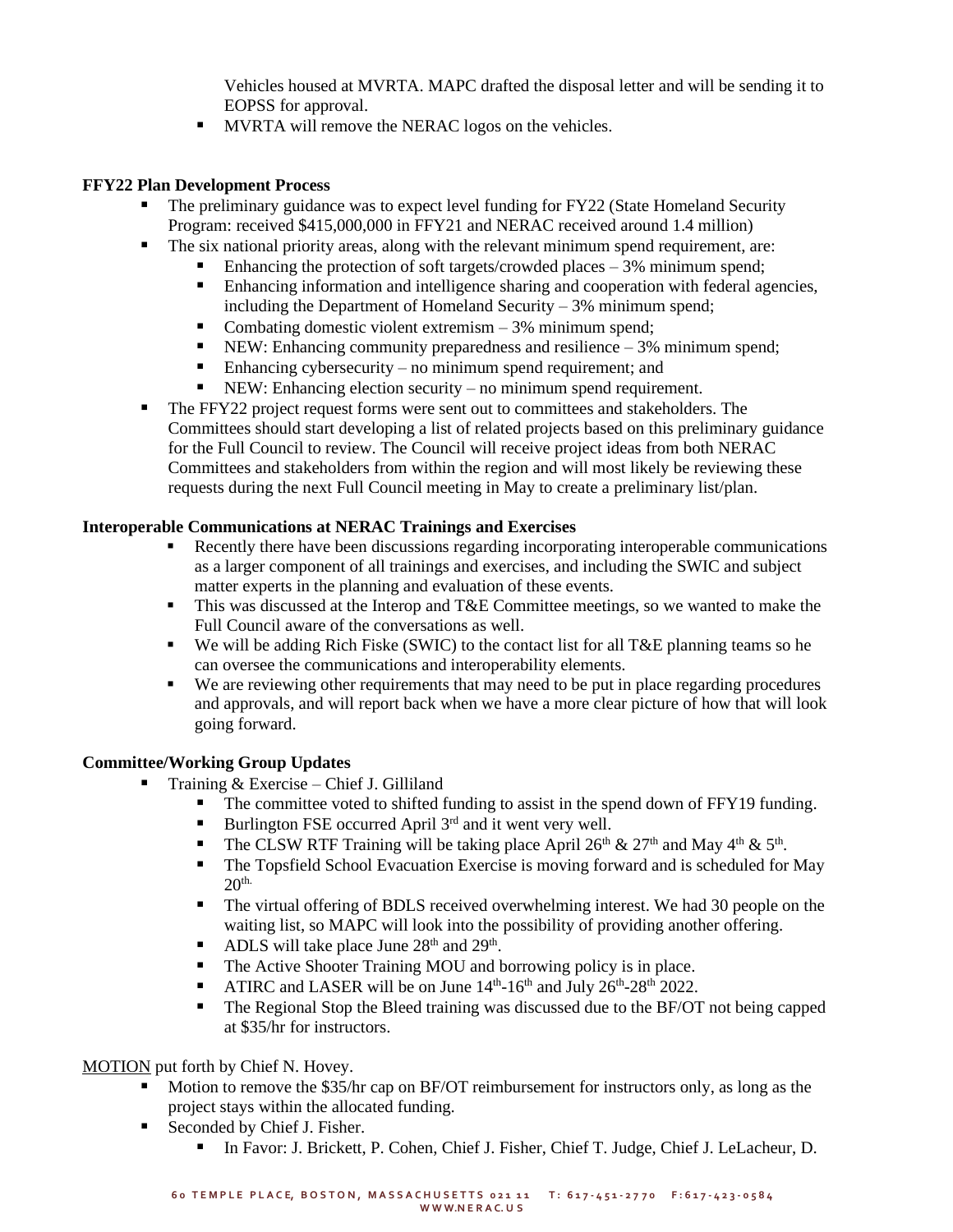Spinosa, J. Sanchez, Chief B. Moriarty, C. Ryan, C. Cousens, E. Chao, Chief N. Hovey, M. Foster.

- Opposed: None.
- Abstain: None.
- The motion passed.
- **•** Interoperability/Info Sharing  $-C$ . Ryan
	- Essex County Fire Chiefs UHF Receiver Project- received SIEC approval and are moving forward with the procurement.
	- Fire District 5 and 15 Portable Radio Cache completed engraving and programming of radios and working on finding missing equipment.
	- Fire District 6 Communications Upgrades The IFB is out and due next week.
	- Pow Wow Hill Tower Facing issues with the plot of land that would be used for this project and looking for a different location on the hill for the tower.
	- Essex County Chiefs of Police Radio Cache Waiting on PSE-01 contract.
	- Littleton All-Band Consolette Received EHP approval.
	- The Metrofire North Feasibility Study- The PJ was sent to EOPSS.
	- The Radio Programming Initiative- SEIC approval was received, and they applaud NERAC on this requirement.
	- The Committee is working on updates to the Tactical Interoperable Communications plan.
- Regional Equipment Cache J. Sanchez
	- The Portable Message Boards were delivered in January.
	- The 500kw Generator should be delivered in June.
	- The Mechanical Vehicle Barricades and Transportation Systems RFQ was conducted and only one quote was received. No contract will be awarded for this solicitation because the low quote exceeded the price threshold for this type of procurement. An Invitation For Bids will be issued instead.
	- The 30kW Trailer RFO was sent out last week and one quote was received. MAPC is confirming all specifications before awarding the contract to the vendor.
	- The Cache maintenance and operations PJ was approved by EOPSS.
	- Lexington is no longer interested in being a cache site. Equipment will most likely be relocated to Beverly. They will eventually need to look for another cache site location to ensure they remain regional assets.
	- New MOUs have been drafted for the two cache sites.
- Evacuation/Sheltering  $N$ . Berger
	- **•** Free Fares in March made an impact on transportation ridership.
	- There is a driver shortage across the transit industry.
	- The Sheltering Committee has been going over potential project ideas for FFY22 and will be surveying the region to see if there is a need for regional shelters.

#### **Discipline & State Agency Liaison Updates**

- Discipline Updates:
	- Law Enforcement- EOPSS announced and invited regional teams to a discussion on a proactive integrated hostile incident response to follow a statewide model on Tuesday April  $26<sup>th</sup>$ .
	- Cybersecurity- Threat awareness on nation states developing air industrial control systems. E. Chao and C. Cousens met and worked on project proposals for FFY22 with MAPC.
	- Public Safety Communications- TRT program and communications program with overarching COMLS and COMTS is being received very well. The TRT program will be presented to the 911 Commission. Federal requirement for 988 instead of 911 for mental health calls may be rolled out in July.
	- Correctional Services- The Essex County Sheriffs opened a STAR program in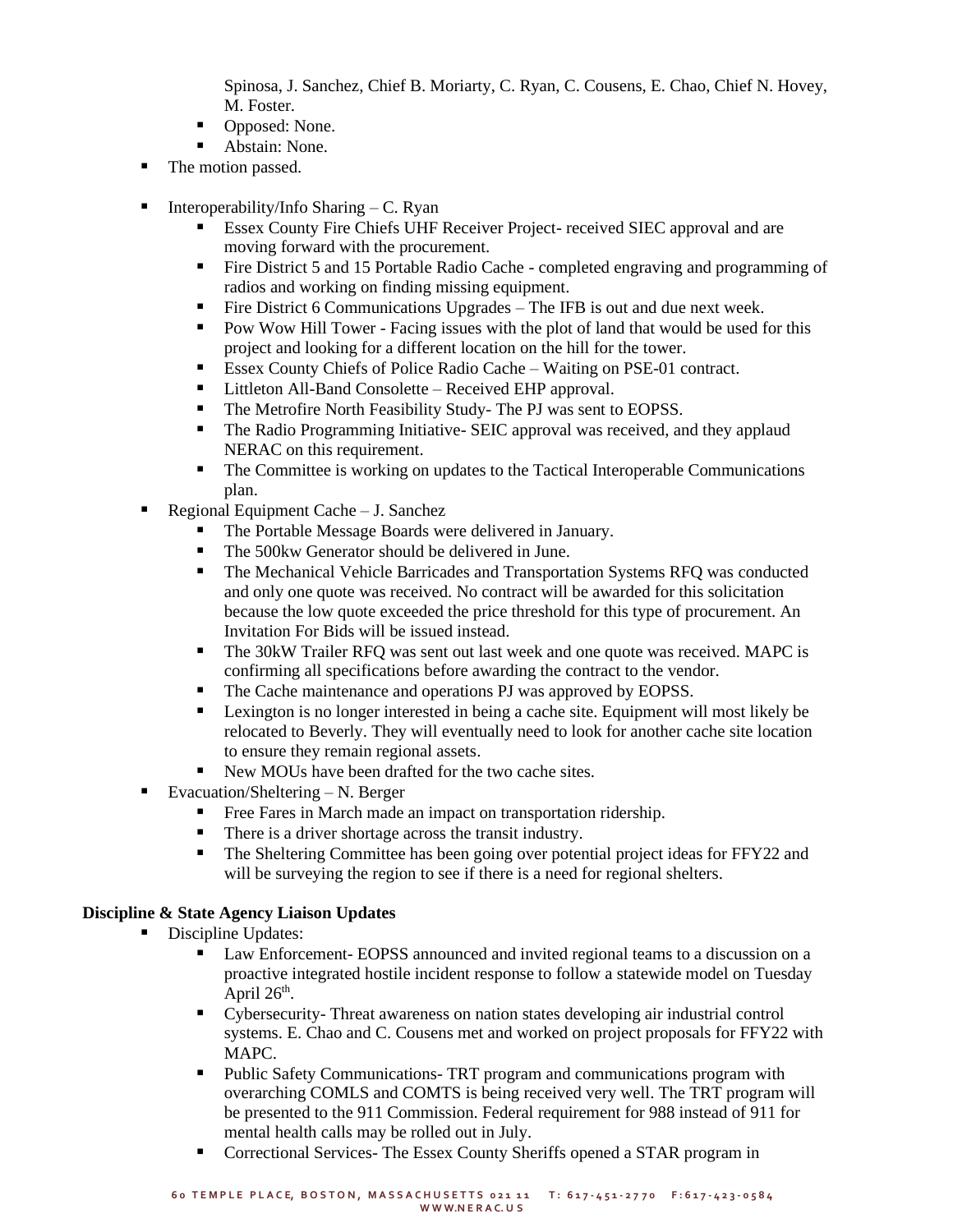Lawrence. This is a new community corrections initiative, which is offering programs and clinical assistance.

- **State Agency Liaison Updates** 
	- Massachusetts Emergency Management Agency- MEMA supported the Burlington Mall FSE on April  $3<sup>rd</sup>$  and will also be helping with the CLSW RTF Training at the end of the month. MEMA also has plenty of PPE for distribution.

#### **New Business Unforeseen by the Chair**

- The BF/OT of COMLs and COMTs was discussed.
- M. Foster would like to note an abstention.

MOTION put forth by D. Spinosa.

- Motion to change the \$35/hr cap to \$60/hr cap on BF/OT reimbursement for the COML and COMT programming project only, as long as the project stays within the allocated funding.
- Seconded by C. Ryan.
	- In Favor: J. Brickett, P. Cohen, Chief J. Fisher, Chief T. Judge, D. Spinosa, J. Sanchez, Chief B. Moriarty, C. Ryan, C. Cousens, E. Chao, Chief N. Hovey, M. Foster.
	- Opposed: None.
	- Abstain: None.
- The motion passed.
- The Town of Hudson has a foam trailer and would like to find the means to dispose of the NERAC asset due to PFAS issues. This issue will be added to next month's agenda.

#### MOTION put forth by J. Sanchez.

- Adjourn.
- Seconded by Chief N. Hovey.
	- In Favor: J. Brickett, P. Cohen, Chief J. Fisher, Chief T. Judge, D. Spinosa, J. Sanchez, Chief B. Moriarty, C. Ryan, C. Cousens, E. Chao, Chief N. Hovey, M. Foster.
	- Opposed: None.
	- Abstain: None.
- The motion passed.

#### **\*\* Next Meeting: May 12, 2022\*\***

#### ATTENDEES - COUNCIL MEMBERS

Chief Jason Gilliland, Chair: Marblehead Fire Department Chief John Fisher: Carlisle Police Department Mark Foster: Director, Beverly Emergency Management Christopher Ryan: Deputy Director, North Shore Regional 911 Center Chief Tom Judge: Concord Fire Department Allan Alpert: Director of Emergency Management for the City of Melrose. Chief Brian Moriarty: Lawrence Fire Department Chief John LeLacheur: Beverly Police Department Noah Berger: Merrimack Valley Regional Transit Authority John Sanchez: Director, Burlington Public Works Department Paul Cohen: Town Manager, Town of Chelmsford Colby Cousens: Danvers Director of Information Technology Edward Chao: Analyst, Harvard Kennedy School Dave Spinosa: Communications Director, Essex County Sheriff's Department John Brickett: Executive Director, Northeast EMS